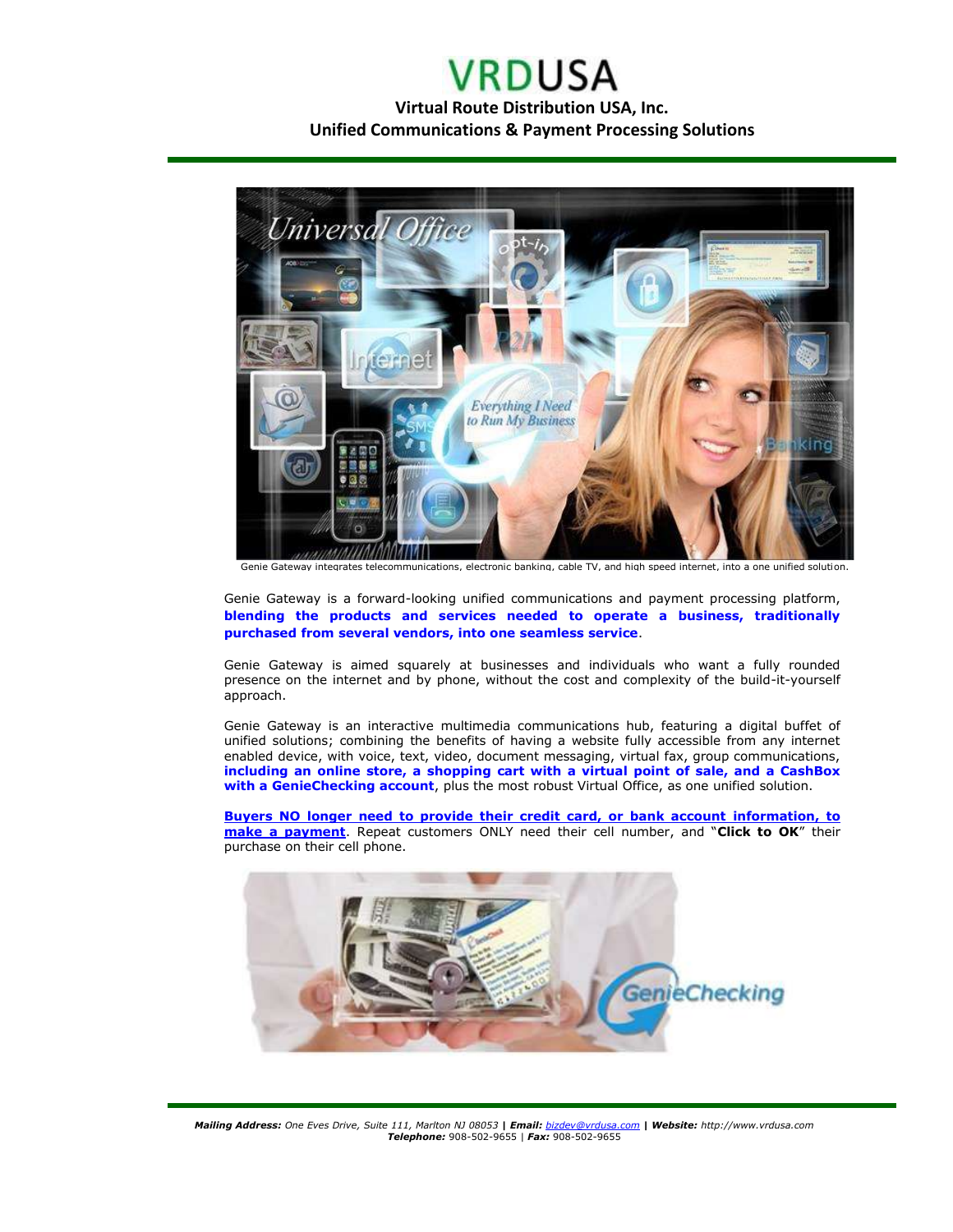### **VRDUSA Virtual Route Distribution USA, Inc. Unified Communications & Payment Processing Solutions**

7.7% of U.S. households are unbanked and 20% of U.S. households are under-banked (FDIC survey, October 2014). The new trend of **un-banked merchants** having to deal with cash is creating an environment rich with both opportunities and problems. **GenieChecking and merchant services are the alternative solution!**

GenieChecking -Easy to Qualify

- 1 **NO** Activation Fee
- 2 **NO** Monthly Fee
- 3 **NO** credit check
- 4 **NO** employment verification
- 5 **NO** credit card or bank account needed

Imagine having checkbook that ties straight into the internet, letting you literally e-mail a check to anyone – including yourself – with absolutely no risk of overdraft, forgery, or any of the other risks of an old-style checking account.

GenieChecks are fully negotiable checks, payable against the funds in your Genie CashBox. GenieChecks may be printed and deposited as an ordinary check, negotiated in person at a participating financial institution, sent as email attachments to third parties, printed and mailed to third parties by either by you or by the Genie platform, or printed and deposited electronically using any financial institutions "smart-phone" or other electronic deposit application.



#### **With Genie Gateway your customers can:**

- 1 Pay for your goods and services using their cell number or email address, and click to OK their purchase, on their cell phone, before any payment is sent.
- 2 Alternative Online Payments using [Bill Pay \(150 Top US Banks\),](http://geniecashbox.com/billpay.wav) [Cash,](http://geniecashbox.com/paycash.wav) [Checks,](https://geniecashbox.com/signup/checking.php?gc=GenieCashBoxChecking&reference_no=8002598076) Online Banking, Genie Credits, GenieChecking, and Check22.
- 3 **Pay you with a check,** in your store, by phone, online, **even if you do not have a traditional checking account**
- 4 Load their CashBox 8 different ways, please see below.
- 5 Hear your recorded messages, updates and announcements anytime.
- 6 See your videos.
- 7 Read and print your brochures and documents online.
- 8 Send payments directly to your CashBox, in person, on the phone, or online from any internet enabled device.
- 9 Purchase your goods and services with a few clicks in your own online store, shopping cart, or by phone.
- 10 Create their personal GenieChecking account free of charge.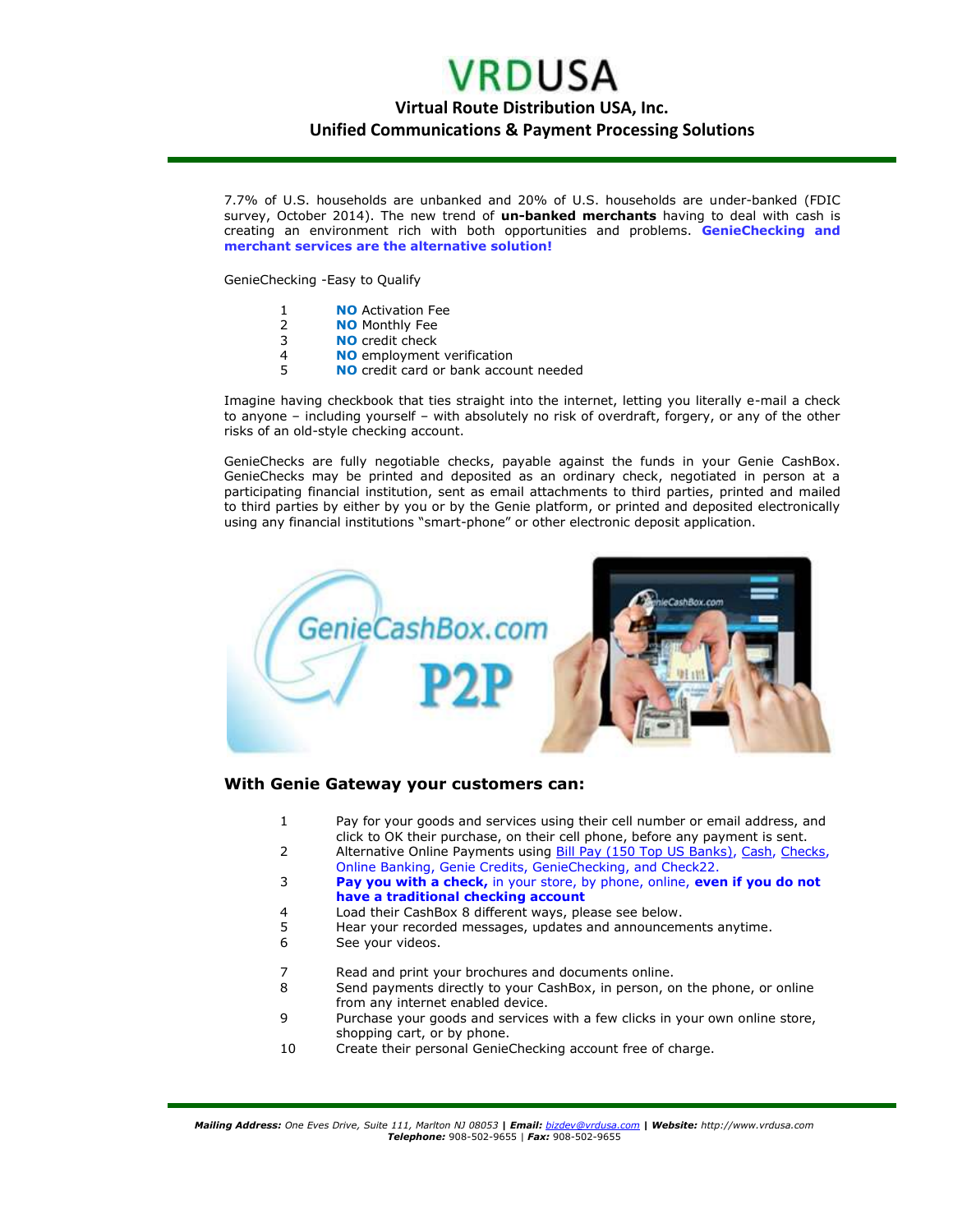**Virtual Route Distribution USA, Inc. Unified Communications & Payment Processing Solutions**

### **WELCOME TO GENIE CASHBOX**

#### **How to Load Your CashBox**

Your Genie is a robust platform which allows you to select from several options as a way to load<br>funds into your CashBox. You can use cash, checks, your bank account, any "Bill Pay" or<br>"Vendor Pay" programs offered by your and to automate the process.

#### Select how you wish to load your CashBox

|        |          |                  | <b>View Pending Transactions</b>                                                                                                                 |
|--------|----------|------------------|--------------------------------------------------------------------------------------------------------------------------------------------------|
| 2.95%  | No limit | <b>Next Day</b>  | Load your CashBox by using a<br>Licensed Armored Car Service to<br>pickup<br>vour<br>cash<br>and<br>check<br>deposits.                           |
| \$2.00 | \$5,000  | 3 days           | Load your CashBox using the "Bill"<br>Pay" or "Vendor Pay"<br>programs<br>offered by your bank.                                                  |
| \$2.00 | \$1,000  | 1 Day            | Use Check22 to load your CashBox;<br>"substitute<br>check"<br>create<br>a.<br>electronically, which will be charged<br>to your checking account. |
| \$3.00 | \$150    | <b>Real-Time</b> | Load your CashBox directly from<br>your bank account without sharing<br>your banking information.                                                |
| \$3.00 | \$150    | Real-Time        | Load your CashBox directly from one<br>of your credit cards and never share<br>vour card information with sellers.                               |
| \$2.00 | \$1,000  | 1 Day            | Load your CashBox by sending a<br>PDF image of your personal check,<br>via email, made payable to Genie<br>Gateway.                              |
| \$2.00 | \$1,000  | 1 Day            | Load your CashBox by sending an<br>image of your personal check, by<br>fax, made<br>payable to Genie<br>Gateway.                                 |
| \$2.00 | \$1,000  | 7 Days           | Load your CashBox by sending a<br>PDF image of your personal check,<br>via email, made payable to Genie<br>Gateway.                              |
|        |          | <b>Load Fee</b>  | <b>Max Load Timeframe</b>                                                                                                                        |

 *Mailing Address: One Eves Drive, Suite 111, Marlton NJ 08053* **|** *Email: [bizdev@vrdusa.com](mailto:bizdev@vrdusa.com)* **|** *Website: http://www.vrdusa.com Telephone:* 908-502-9655 | *Fax:* 908-502-9655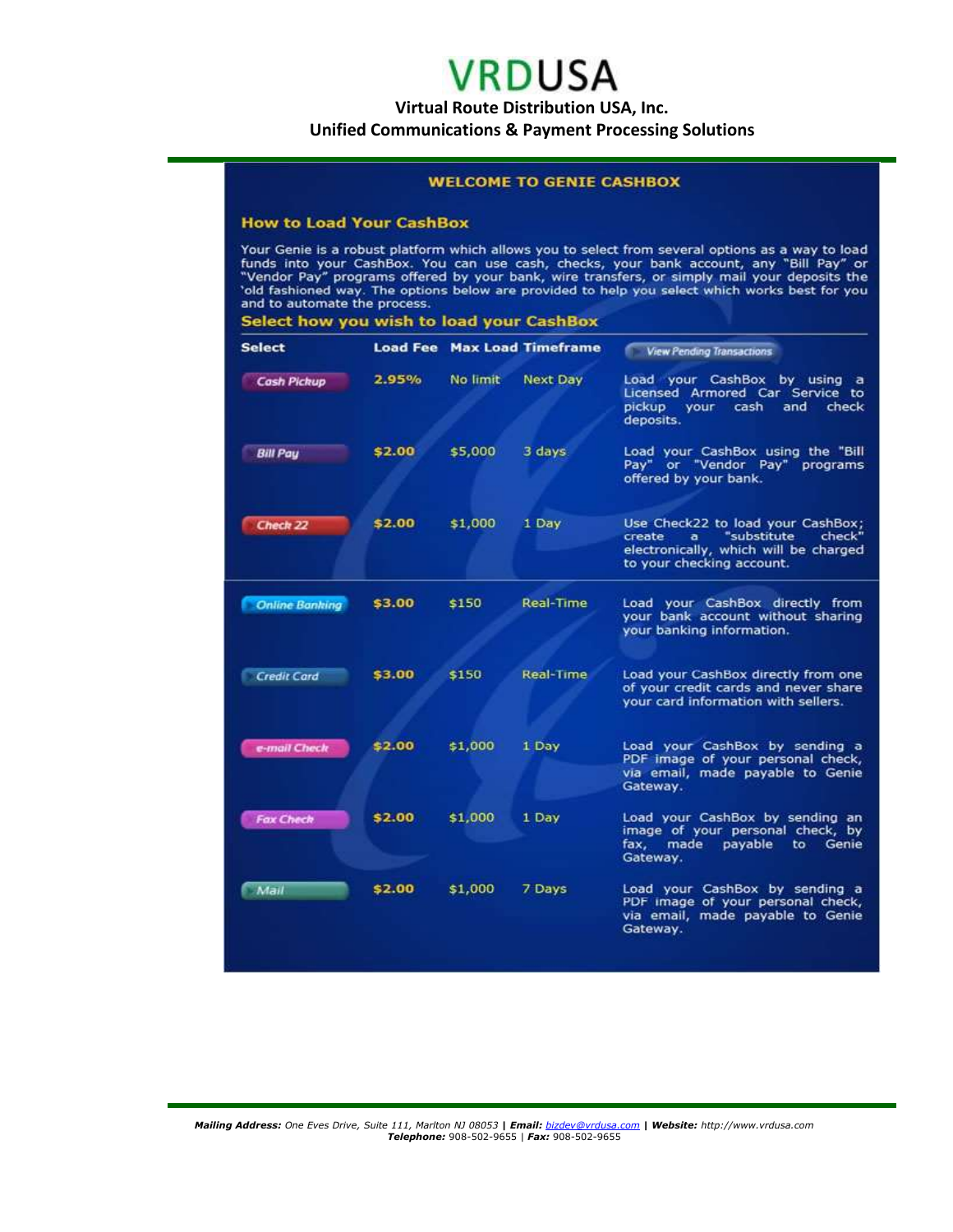**Virtual Route Distribution USA, Inc.**

### **Unified Communications & Payment Processing Solutions**

#### **With Genie Gateway's Click to Connect your customer can:**

- 1 Connect to you on your Toll-Free Genie Number, from anywhere in the US and Canada, free of charge
- 2 Send you GenieVOX Voice SMS (Voice Text Messages)<br>3 Send emails directly to your Genie Number with one cl
- 3 Send emails directly to your Genie Number with one click<br>4 Send you unlimited TFXT messages, from anywhere, free
- 4 Send you unlimited TEXT messages, from anywhere, free<br>5 Send you unlimited WAV or MP3 files free
- 5 Send you unlimited WAV or MP3 files free<br>6 **Send you unlimited Faxes, from any w**
- 6 **Send you unlimited Faxes, from any web enabled device, worldwide, free of charge**
- 7 Send you unlimited Open Office, Microsoft Office, and many other types of documents, which are automatically converted to PDF attachments, from any web enabled computer, worldwide free of change

### **Your Genie Gateway is the absolutely UNIQUE web/email tool that links people to you, free of charge from ANYWHERE in the world!**

- 1 The One-Click way for anyone in the online world to reach you or send you money
- 2 **NEVER give up your privacy**
- 3 Works in email messages, websites and social networks

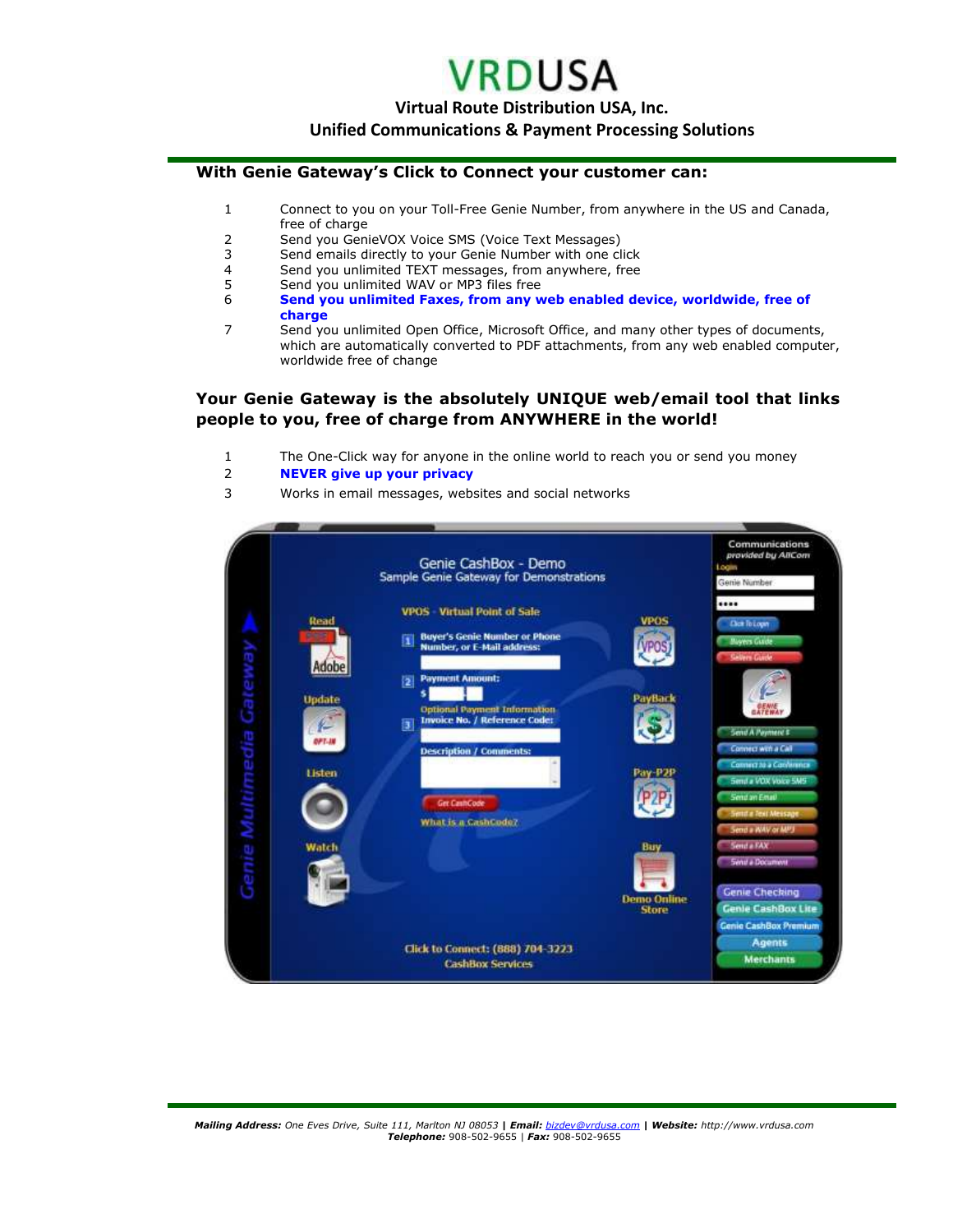**VRDUSA Virtual Route Distribution USA, Inc. Unified Communications & Payment Processing Solutions**

### **With your Genie Gateway you get your own Virtual Assistant and the following 19 valuable features:**

- **Genie Gateway:** Get all of the benefits of your own website and online multi media webpresence even if you do not have your own website…
- **Genie CashBox:** The faster safer way to pay and get paid online, via mobile devices, in store or by phone and send payments, without sharing financial information …
- **GenieCheck:** Virtual Checking Account, the newest and safest way to send or receive money electronically. It has all the benefits of a traditional paper check, plus the added security of 24X7X365 FREE check verification, and the one of a kind ability to be sent by email.….
- **Text Messaging:** Receives text messages from anyone, anywhere, worldwide free of charge without giving out your cell number ….
- **Videos:** Display your video describing your goods or services online with one click….
- **Audio Updates:** Record a message using your telephone or upload any WAV or MP3 audio file describing your goods and services online
- **PDF Documents:** Display your brochures and documents on-line with one click….
- **Opt-In App:** Convert visitors into potential customers in two seconds...
- **Search Engine Optimizations:** Your customers, friends and business associates will be able to find you online by using Google, Yahoo, Bing and most other search engines….
- **Toll-Free Number:** Get your own toll-free number, good everywhere in the US and Canada….
- **Call Screening:** Genie answers your calls as your "personal assistant" and lets you know who's calling…
- **Caller ID Blocking:** Block unwanted calls with a single push of a button…
- **Call FollowMe:** Receive calls on your cell phone or any three alternate telephone numbers…
- **Group Messaging:** Send free voice and text messages to everyone in your Genie PhoneBooks…
- **Voicemail:** Access messages from any phone or online on any sound equipped device…
- **GenieMail:** Read your emails and hear your voicemail messages, see your faxes on your cell or any computer no matter where you are…
- **Virtual Fax Machine:** Receive faxes on-line as an email attachment anywhere, anytime
- **GenieMessenger:** Unlimited free domestic and international messaging...
- **Virtual Conference Room**: Conference with up to ten people on any phone, any-time…



**All services Work with your existing cell phone or land line and computers, there's no need to change phone companies.**



 *Mailing Address: One Eves Drive, Suite 111, Marlton NJ 08053* **|** *Email: [bizdev@vrdusa.com](mailto:bizdev@vrdusa.com)* **|** *Website: http://www.vrdusa.com Telephone:* 908-502-9655 | *Fax:* 908-502-9655